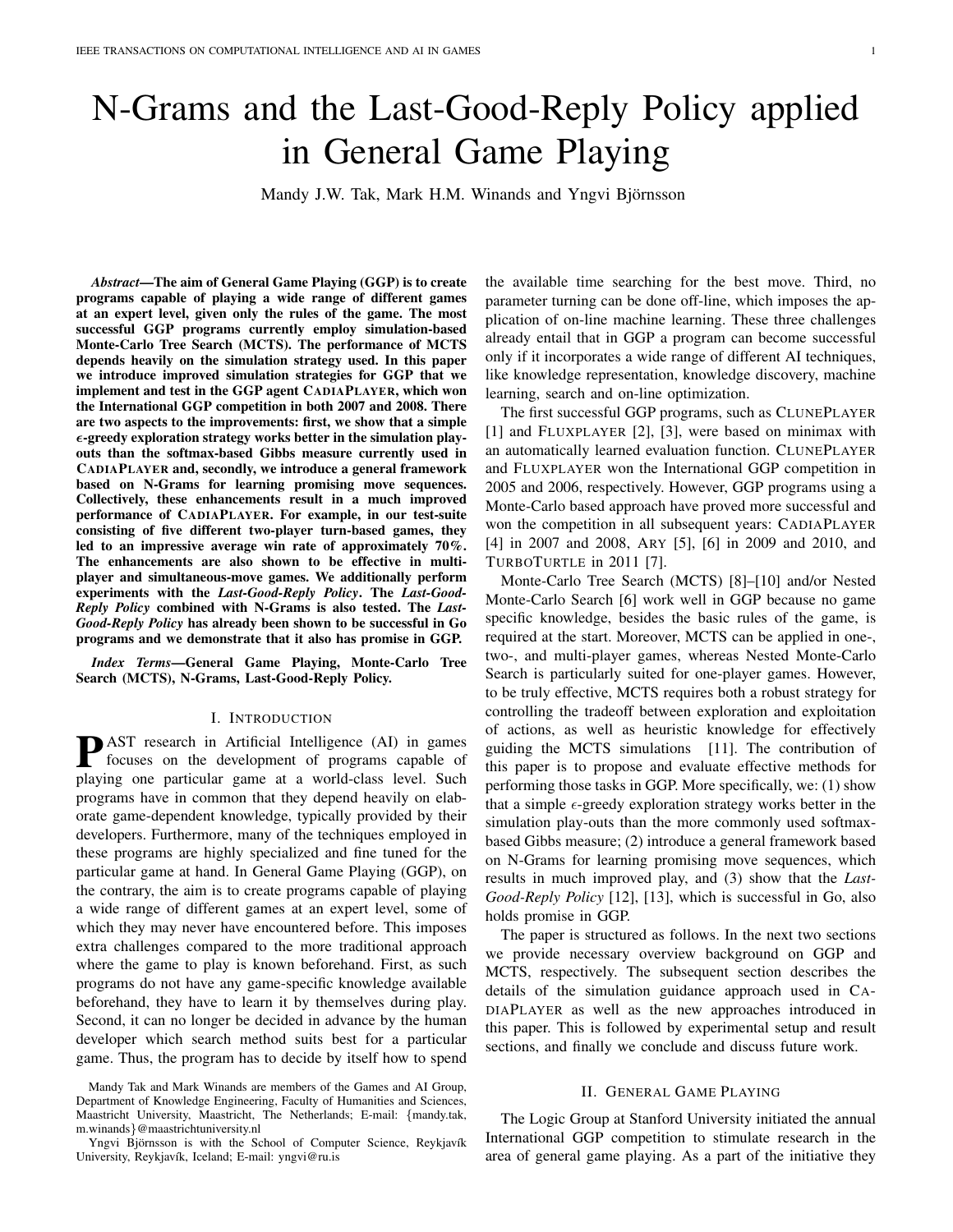

Fig. 1. Four strategic steps in Monte-Carlo Tree Search (adapted from Chaslot *et al.* [10])

developed a standard for describing the rules of a game. This section explains briefly how game rules are specified and how matches between GGP agents are conducted.

# *A. The Game Description Language*

The rules of a game are expressed in the Game Description Language (GDL) [14] which is a specialization of the Knowledge Interchange Format (KIF) [15]. It is a firstorder logic language for describing knowledge. With GDL *n*player, deterministic, perfect information, simultaneous-move games can be described. Turn-based games are represented by introducing a so called *noop* (no operation) move which has no effect and is the only possible move for the player currently not on turn. Recently, GDL-2 [16] was introduced, which allows games with chance and imperfect information to be described.

In GDL a game state is represented by a set of true facts. The legal moves in that state are described with logical rules. These legal moves define the possible transitions to other states. For a detailed specification of GDL, we refer to [14].

## *B. Game-Master*

A game-master server orchestrates games played by GGP agents. The *Dresden GGP Server* is a well-known gamemaster server hosted on-line [17]. Furthermore, a standalone Java implementation is freely available under the name *Game-Controller* [18]. The agents register themselves at the server. When the game starts, the game-master sends the rules of the game to the players, including their role, the *startclock* and *playclock*. The startclock is the time between receiving the rules and the first move. The playclock is the time between each move after play has started.

Each agent sends its move to the game-master. If the moves are legal the game-master applies them to the current game state. If a player sends an illegal move it is replaced with a random move determined by the game-master. The gamemaster informs the agents about all moves played such that each agent can update its internal game state accordingly. The game ends when a terminal state is reached. The agents are then informed about the obtained rewards.

## III. MONTE-CARLO TREE SEARCH

CADIAPLAYER [4] uses Monte-Carlo Tree Search (MCTS) [8]–[10] to determine which moves to play. The advantage of MCTS over minimax-based approaches is that no evaluation function is required. This makes it especially suited for GGP in which it is difficult to come up with an accurate evaluation function. MCTS is a best-first search strategy that gradually builds up a tree in memory. Each node in the tree corresponds to a state in the game. The edges of a node represent the legal moves in the corresponding state. Moves are evaluated based on the average return of simulated games.

MCTS consists of four strategic steps [10] which are outlined in Fig. 1. (1) The *selection step* determines how to traverse the tree from the root node to a leaf node *L*. It should balance the exploitation of successful moves with the exploration of new moves. (2) In the *play-out step* a random game is simulated from leaf node *L* till the end of the game. Usually a *simulation strategy* is employed to improve the playout [11]. (3) In the *expansion step* one or more children of *L* are added. (4) In the *back-propagation step* the reward *R* obtained is back-propagated through the tree from *L* to the root node.

Below we describe how these four strategic steps are implemented in CADIAPLAYER:

1) In the *selection step* the Upper Confidence Bounds applied to Trees (UCT) algorithm [9] is applied to determine which moves to select in the tree. At each node *s* move  $a^*$  selected is given by (1).

$$
a^* = \underset{a \in A(s)}{\operatorname{argmax}} \left\{ Q(s, a) + C \sqrt{\frac{\ln N(s)}{N(s, a)}} \right\} \qquad (1)
$$

where  $N(s)$  is the visit count of *s* and  $N(s, a)$  is the number of times move *a* is selected in node *s*. The first term, *Q*(*s, a*) is the average return when move *a* is played in state *s*. The second term increases when state *s* is visited and siblings of *a* are selected. If a state *s* is visited frequently then even moves with a relatively low *Q*(*s, a*) could be selected again at some point, because their second term has risen high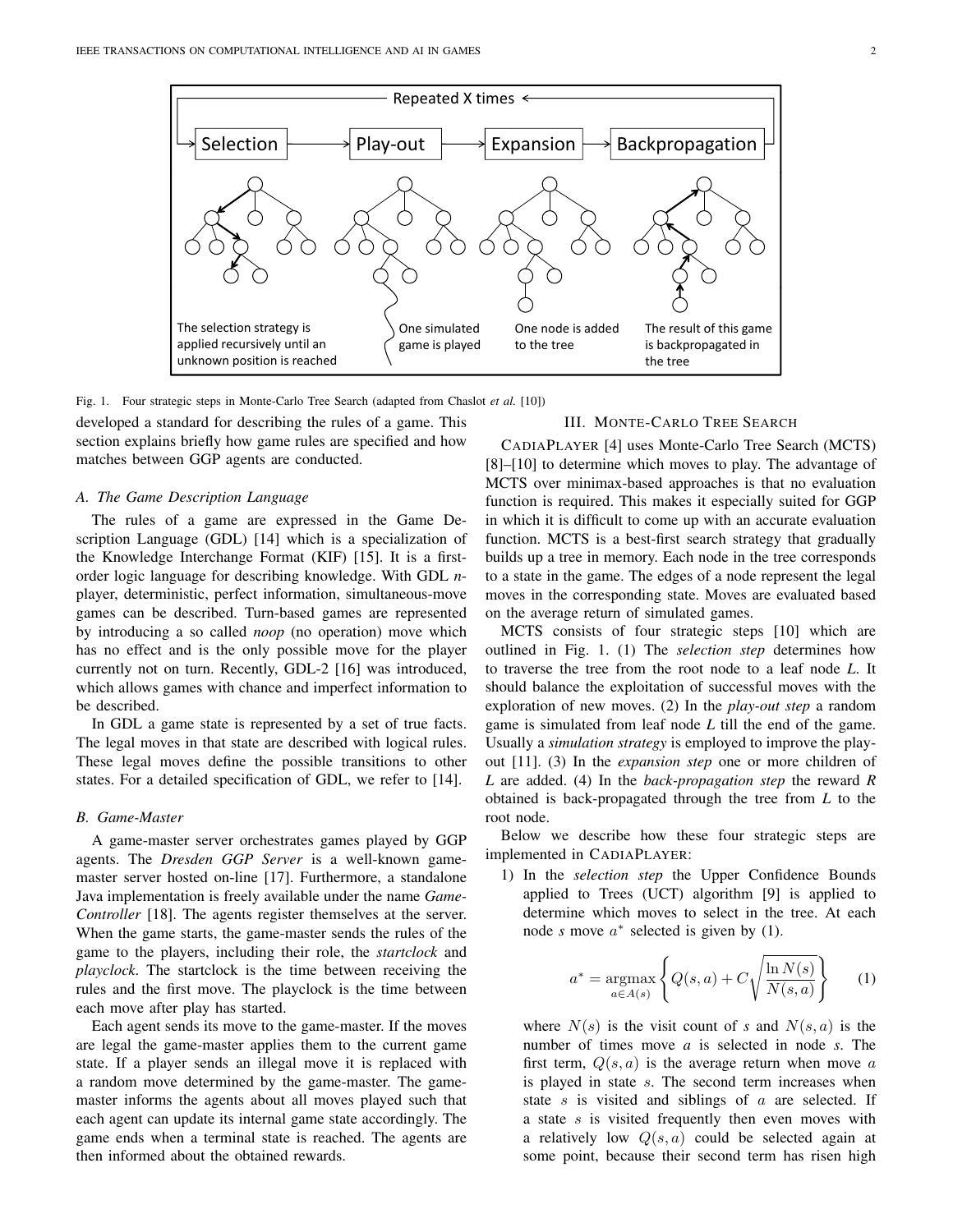enough. Thus, the first term supports the exploitation of successful moves while the second term establishes the exploration of infrequently visited moves. The *C* parameter influences the balance between exploration and exploitation. Increasing *C* leads to more exploration. If *A*(*s*), the set of legal moves in state *s*, contains moves that are never visited before, then another selection mechanism is utilized, because these moves do not have an estimated value yet. If there is exactly one move that is not visited before, then this one is selected by default. If there are multiple moves that are not visited before, then the same simulation strategies as used in the playout step are used to determine which move to select. In all other cases (1) is applied.

- 2) During the *play-out step* a complete game is simulated. The most basic approach is to play plain random moves. However, the play-outs can be improved significantly by playing quasi-random moves according to a *simulation strategy* [11]. The aim is to improve the performance of the already existing CADIAPLAYER by introducing new simulation strategies. These simulation strategies are described in Section IV.
- 3) In the *expansion step* nodes are added to the tree. In CADIAPLAYER, only one node per simulation is added [8]. This node corresponds to the first position encountered outside the tree. Adding only one node after a simulation prevents excessive memory usage, which could occur when the simulations are fast. Other expansion strategies are discussed in [19].
- 4) In the *back-propagation step* the reward obtained in the play-out is propagated backwards through all the nodes on the path from the leaf node *L* to the root node. The  $Q(s,a)$  values of all state-move pairs on this path are updated with the just obtained reward. In GGP the reward lies in the range [0, 100].

More details about the implementation of CADIAPLAYER can be found in [4], [20].

#### IV. SIMULATION STRATEGIES

A good simulation strategy can improve the play-outs significantly [11]. The aim is to improve CADIAPLAYER by implementing new simulation strategies. The performance of these simulation strategies is compared with the Move-Average Sampling Technique (MAST) which was used by CADIAPLAYER when winning the GGP competition in 2008 [21]. The first subsection explains MAST and the adjustments we made to it, the second introduces a new simulation strategy based on N-Grams, and the third describes the Last-Good-Reply Policy [12], [13], which is already applied successfully in Go and that we experiment with here in GGP.

## *A. Move-Average Sampling Technique*

The Move-Average Sampling Technique (MAST) [21] is based on the principle that moves good in one state are likely to be good in other states as well. The history heuristic [22], which is used to order moves in  $\alpha\beta$  search [23], is based on the same principle. For each move *a*, a global average  $Q_h(a)$  is kept in memory. It is the average of the returned rewards of the play-outs in which move *a* occurred. These values are utilized for selecting moves in the play-out. Furthermore, if in the MCTS tree a node has more than one unvisited legal move then the  $Q_h(a)$  values of these unvisited moves are employed to determine which move to select. In the original version of MAST this is done using Gibbs measure:

$$
P(a) = \frac{e^{Q_h(a)/\tau}}{\sum_{b=1}^n e^{Q_h(b)/\tau}}
$$

 $P(a)$  is the probability that move *a* will be selected. Moves with a higher  $Q_h(a)$  value are more likely to be selected. How greedy the selection is can be tuned with the *τ* parameter. In order to bias the selection of unexplored moves the initial  $Q_h(a)$  value is set to the maximum possible score of 100.

A disadvantage of the Gibbs measure is that the probability of selecting the move with the highest  $Q_h(a)$  score is not fixed and unknown. Consequently, it is not assured that moves with the highest  $Q_h(a)$  scores will be even chosen at all. Therefore, for a comparison, we implement a different exploration technique also based on the  $Q_h(a)$  values, namely  $\epsilon$ -greedy [24], [25]. With a probability of  $1 - \epsilon$  the move with the highest  $Q_h(a)$  value is selected, and with a probability of  $\epsilon$  a legal move is chosen uniformly at random.

# *B. N-Gram Selection Technique*

MAST generalizes the merits of moves from one state to the next without considering the context in which the moves are made. Nonetheless, despite its simplicity, this technique has proved quite successful and, for example, was the main simulation strategy used in CADIAPLAYER when winning the International GGP competition in 2008.

Subsequent work on more context aware simulation strategies has returned a mixed success. For example, the PAST (Predicate-Average Sampling Technique) [26] simulation strategy adds context by taking into account the predicates that are true in the state in which a move is played. However, a disadvantage of PAST is that the benefits coming from having the context added this way were barely sufficient to offset the computational overhead incurred in keeping track of the additional predicates. Experiments revealed that PAST was only slightly better than MAST in *Checkers*, but in three other games PAST did not perform better [27].

The method we propose here, called the *N-Gram Selection Technique (NST)*, keeps track of move sequences instead of single moves. It offers context in a way that is more favorable in terms of added benefits vs. computational overhead than, for example, PAST does. A method similar to NST is applied successfully in Havannah [28], [29]. Furthermore, NST also bears some resemblance with the simulation strategy introduced in [30], which is based on a tiling of the space of Monte-Carlo simulations.

NST is based on N-Gram models, often employed in statistical language processing [31] and in computer games for predicting the next move of the opponent [32], [33]. The N-Grams in NST consist of consecutive move sequences *S* of length 1, 2 and 3. Similar to as in MAST the average of the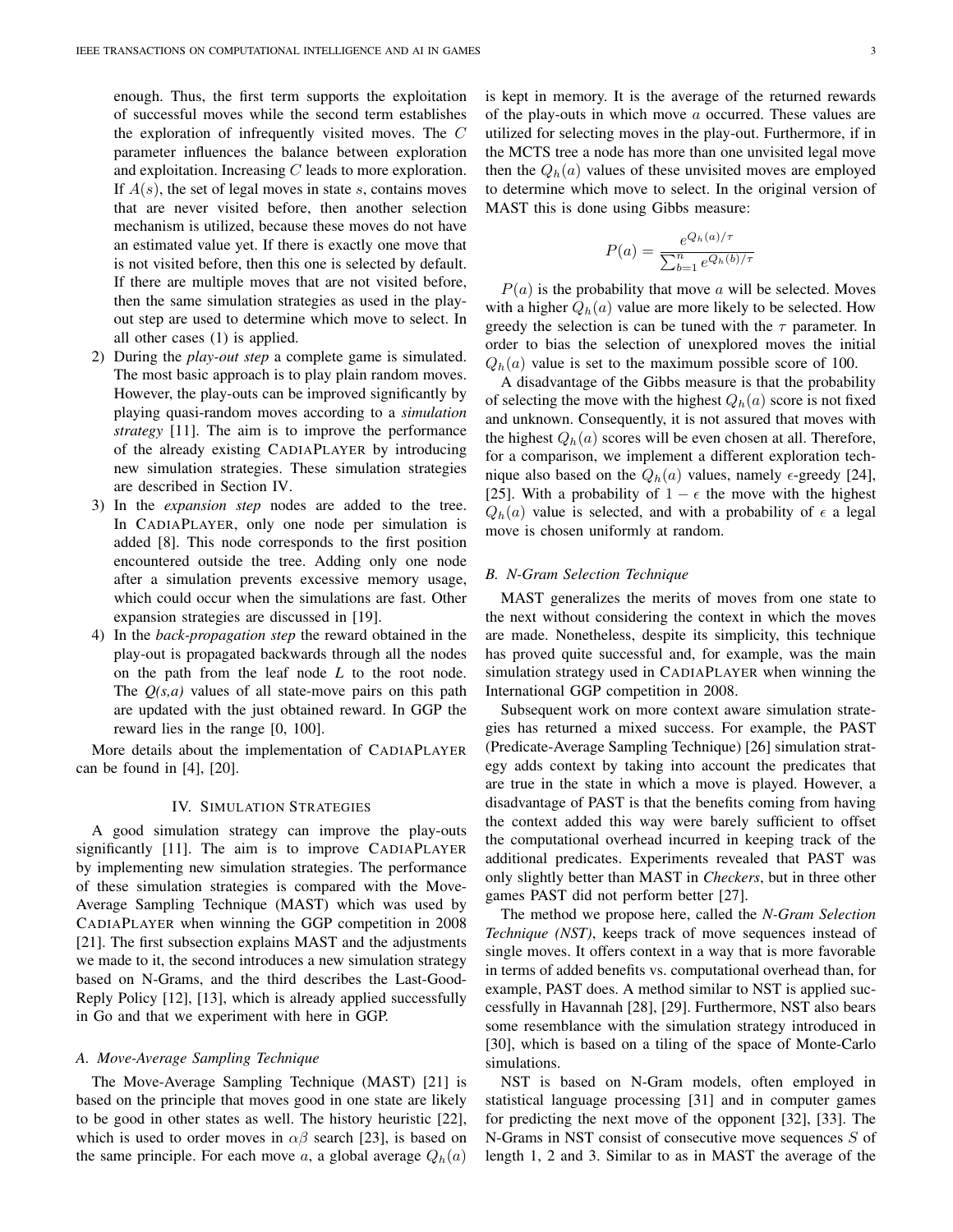returned rewards of the play-outs is accumulated. However, the average, here called  $R(S)$ , is kept also for longer move sequences as opposed to single moves only.

The N-Grams are formed as follows. After each simulation, starting at the root of the tree, for each player all move sequences of length 1, 2 and 3 that appeared in the simulated game are extracted. The averages of these sequences are updated with the obtained reward from the simulation. It is not checked whether the same move sequence occurred more than once in the simulation. Thus, if there are *m* occurrences of the same move sequence, then the average of this sequence is updated *m* times.

The move sequences consist of moves from the current player and moves from the opponent(s). The role numbers  $0, 1, 2, \cdots, n-1$ , which are assigned to the players at the beginning of a game with *n* players, are employed in order to determine the move of which opponent to include in the sequences. Suppose that the current player has role number *i* and there are *n* players, then the sequences are constructed as follows. A sequence of length 1 consists of just one move of the current player. A sequence of length 2 starts with a move of player with role  $(i + n - 1) \text{ mod } n$  and ends with a move of the current player. A sequence of length 3 starts with a move of player with role  $(i + n - 2) \mod n$ , followed by a move of the player with role  $(i + n - 1) \text{ mod } n$  and ends with a move made by the current player. The moves in these sequences are consecutive moves.

Fig. 2 gives an example of a play-out. At each step, both players have to choose a move, because all games in GGP are assumed to be simultaneous-move games. The example given here concerns a turn-based, two-player game, which means that at each step one of the players can only play the *noop* move. The example shows that these *noop* moves are included in the sequences, because NST handles them as regular moves. This does not cause any problem, because these move sequences will only be used during move selection when the player is not really on turn and has the only option of choosing the *noop* move. Therefore, the move sequences containing *noop* moves do not negatively influence the decision process during the play-out.

If the game is truly simultaneous, then at each step all players choose an actual move instead of some players having to choose the *noop* move like in turn-based games. As explained above, NST includes only one move per step in its sequences. This means that for an *n*-player simultaneous game, moves of *n*<sup>−1</sup> players are ignored each step. Another possibility would have been to include the moves of all players at each step, but that would lead to too specific sequences. The disadvantage of such specific sequences is that fewer statistical samples can be gathered about them, because they occur much more rarely.

In the play-out, and at the nodes of the MCTS tree containing unvisited legal moves, the N-Grams are used to determine which move to select. For each legal move, the player determines which sequence of length 1, which sequence of length 2 and which sequence of length 3, would occur when that move is played. The sequence of length 1 is just the move itself. The sequence of length 2 is the move itself appended to the last move played by player with role



Fig. 2. Extracted move sequences from play-out

 $(i + n - 1)$  mod *n*. The sequence of length 3 is the move itself appended to the previous last move played by player with role  $(i + n - 2) \mod n$  and the last move played by the player with role  $(i + n - 1) \mod n$ . Thus, in total three sequences could occur. The player then calculates a score for a move by taking the average of the *R*(*s*) values stored for these sequences. In this calculation, the  $R(s)$  values for the move sequences of length 2 and length 3 are only taken into account if they are visited at least *k* times. In the performed experiments,  $k = 7$ . This value was determined by manual tuning.

If a move has been played at least once, but the sequences of length 2 and length 3 occurred fewer than *k* times, then the *R*(*s*) value of the move sequence of length 1 (which is the move itself) will be returned.

If a move has never been played before, then no move sequences exist and the calculation outlined above is not possible. In that case the score is set to the maximum possible value of 100 in order to bias the selection towards unexplored moves.

In this manner, a score is assigned to each legal move in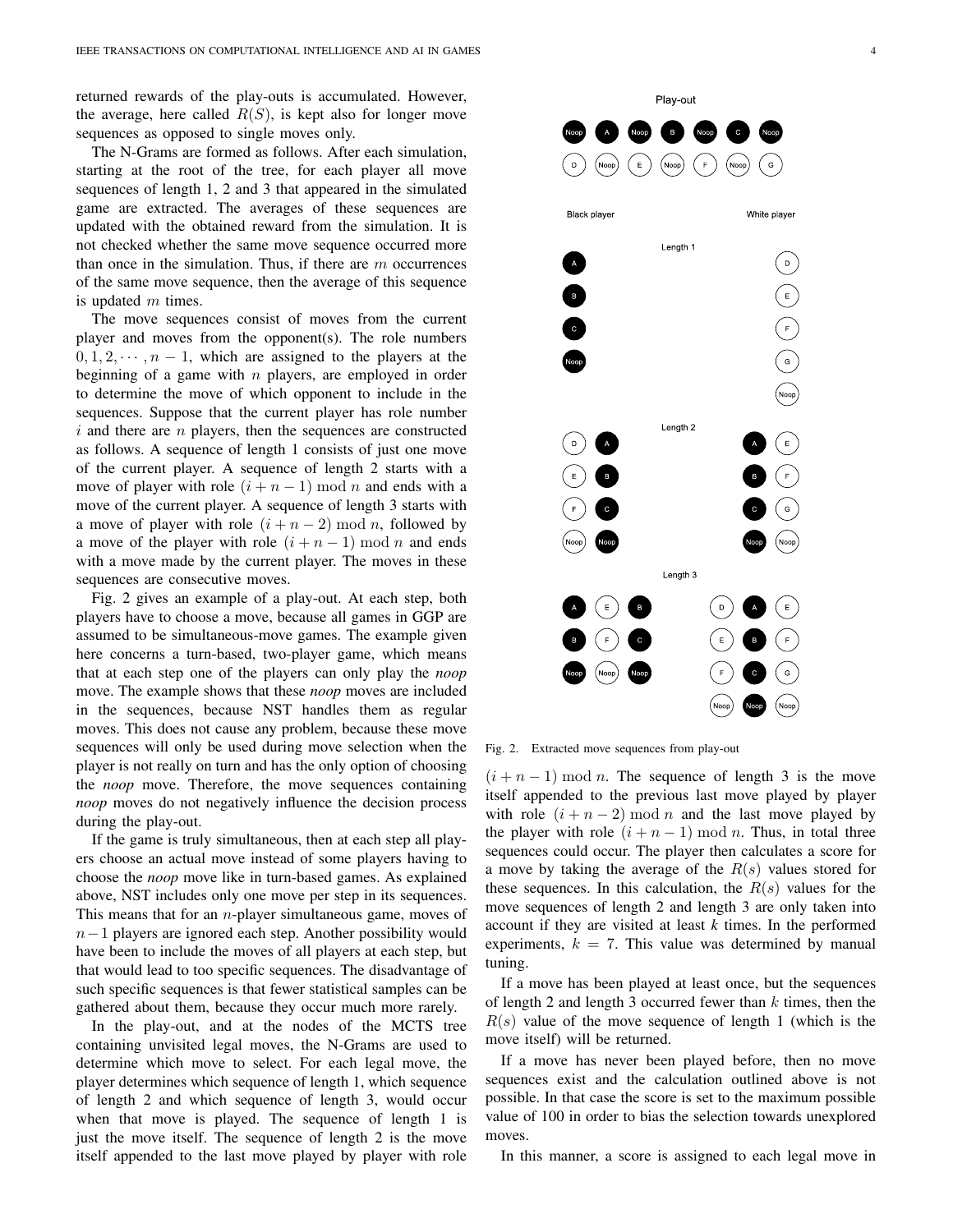a given state. These scores are then used to determine which move to select. This can be done using either a Gibbs measure or an *ϵ*-greedy strategy.

# *C. Last-Good-Reply Policy*

The Last-Good-Reply Policy (LGRP) [12], [13] is a simulation strategy in which successful replies that occurred in the play-outs are kept in memory. It bears similarities with the countermove heuristic [34]. The strategy is to play a move that is a successful reply to the immediately preceding moves. If such a legal move is unavailable, then a default fall-back strategy decides which move to play. The LGRP has been already applied in Go and Havannah [12], [28]. In [13] an enhancement is introduced that forgets a stored reply when in a later simulation the reply is unsuccessful. This modification improves the LGRP in Go. It is interesting to investigate whether this simulation strategy works in a broader range of games. We thus implement and experiment with the LGRP in CADIAPLAYER.

The implementation of LGRP in CADIAPLAYER is similar to the variant LGRF-2 which is described in [13]. Like in NST, the role numbers  $0, 1, 2, \cdots, n-1$  and the number of players *n* are employed for determining to which moves a best reply is stored. For each player *i*, two separate tables are created. In one table, the best replies to a previous move of the player with role number  $(i + n - 1)$  mod *n* are stored. In the second table, the best replies to the previous two moves are stored. This sequence of two moves starts with a move made by the player with role number  $(i + n - 2) \text{ mod } n$  and ends with a move played by the player with role number  $(i + n - 1) \text{ mod } n$ . The moves have to occur directly after each other.

The tables are updated after each simulation. If the reward obtained by the player is at least as high as the highest reward obtained by any of the players then the moves made by the player are stored in the table as being a best reply to their immediate predecessor(s). If a best reply is already stored it is overwritten, because only one reply is stored per predecessor move(s). If the reward of the player is lower than that of any of the opponents then the moves of the player are removed from the table if they were stored as best reply to their immediate predecessor(s).

Fig. 3 gives an example of how the best-reply tables are updated. The first simulation is a win for *Black*, so its moves are stored as best replies in the tables. For *White*, nothing is stored because it loses. In the second simulation, *Black* loses. Therefore, if an already stored reply occurred, it is removed from the table. In this case it means that  $D \rightarrow A$ , *noop*  $\rightarrow$  *noop* and *noop*, *noop*  $\rightarrow$  *noop* are deleted. Like in NST, the *noop* moves are included in the tables, but as explained in Section IV-B this does not cause any problem.

These best-reply tables are used during the play-out and for selecting moves in the MCTS tree when a node has unvisited legal moves. These tables are already employed after the first play-out. The move stored as a best reply to the previous two moves is chosen. These two previous moves form a sequence of consecutive moves, which starts with a move from the player with role number  $(i + n - 2) \text{ mod } n$  and ends with



Fig. 3. Updating the reply tables from the Last-Good-Reply Policy

a move of the player with role number  $(i + n - 1) \mod n$ . If a best reply to this sequence is not legal or unavailable from the tables, then the selected move is the stored best reply to the last move from the player with role number  $(i + n - 1) \mod n$ . If also that move is unavailable or illegal, then a default strategy is used. In the experiments, two default strategies are tested. The first one is MAST with *ϵ*-greedy [24]. The second one is NST with  $\epsilon$ -greedy.

#### V. EXPERIMENTAL SETUP

We implemented the aforementioned methods in CADI-APLAYER to investigate their effectiveness for GGP. The first subsection introduces the games used in the experiments. The second subsection describes the setup of the experiments.

#### *A. Games*

Below an overview is given of the games employed in the experiments. Note that most of the classic games enlisted below are usually a variant on its original counterpart. The most common adjustments are a smaller board size and a bound on the number of steps. In all experiments the following five two-player, turn-based games are used:

- *• Connect5* is played on an 8*×*8 board and the player on turn has to place a piece in an empty square. The aim is to place five consecutive pieces of the own color horizontally, vertically or diagonally, like *Go-Moku* or *Five-in-a-Row*.
- *• Checkers* is played on an 8*×*8 board and the aim is to capture pieces of the opponent.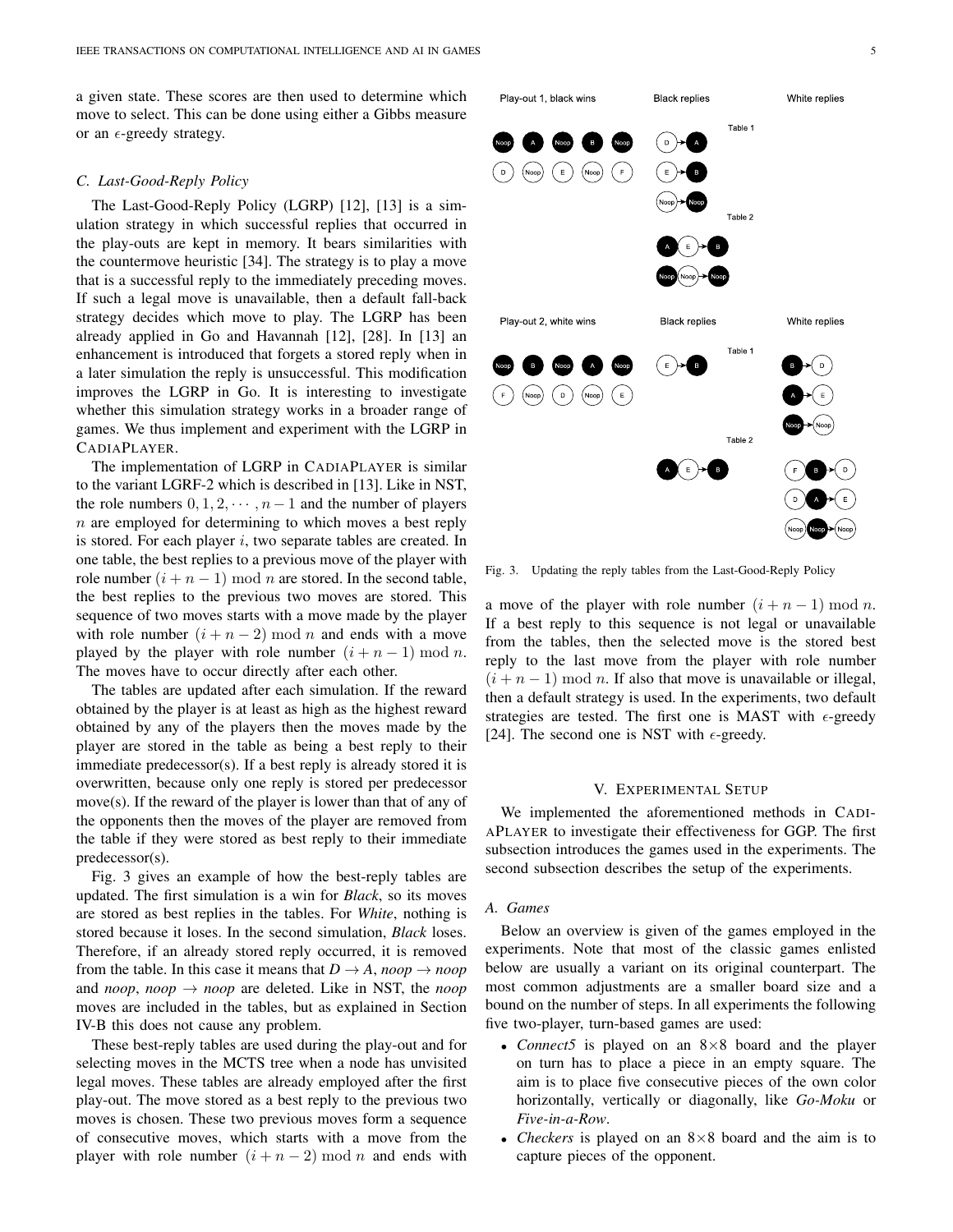- *• Breakthrough* is played on an 8*×*8 board. Each player starts on one side of the board and the aim is to move one of their pieces to the other side of the board.
- *• Othello* is played on an 8*×*8 board. Each turn a player places a piece of its own color on the board. This will change the color of some of the pieces of the opponent. The aim is to have the most pieces of the own color on the board at the end of the game.
- *• Skirmish* is played on an 8*×*8 board with different kind of pieces, namely: bishops, pawns, knights and rooks. The aim is to capture as many pieces from the opponent as possible, without losing to many pieces either.

These games were chosen because they are used in several previous CADIAPLAYER experiments [4], [20], [21], [26], [27], [35].

In the final series of experiments additional games are included. This helps with evaluating the methods' robustness across a wider range of games, including simultaneous-move and multi-player ones. The following two-player, turn-based, games are added:

- *• Clobber* is played on a 4*×*5 board which is completely filled initially. Each turn a player moves one of its pieces to a neighboring cell that has to be occupied by the opponent. The first player that cannot move loses the game. This is a smaller version of *Clobber*, because the tournament board size is 10*×*10.
- *• Sheep and Wolf* is an asymmetrical game played on an 8*×*8 board. One player controls the Sheep and the other player controls the Wolf. The game ends when none of the players can move or when the Wolf is behind the Sheep. In this case, if the Wolf is not able to move the Sheep wins. Otherwise, the Wolf wins.

The following three-player, turn-based games are added:

- *• TTCC4* stands for: *TicTacChessCheckersFour* and is played on a 7*×*7 board. Each player has a pawn, a checkers piece and a knight. The aim of each player is to form a line of three with its own pieces.
- *• Chinese Checkers* is played on a star shaped board. Each player starts with three pieces positioned in one star. The aim is to move all these three pieces to the empty star at the opposite side of the board. This is a variant of the original *Chinese Checkers*, because according to the standard rules each player has ten pieces instead of three.

The following two-player, simultaneous-move games are added:

- *• Chinook* is a variant of *Breakthrough* where two independent games are played simultaneously. One game on the white squares and another one on the black squares.
- *•* In *Runners* each turn both players decide how many steps they want to move forward or backward. The aim is to reach a certain location before the opponent does.
- *• Fighter* is a fighting game where both players try to hit each other. When a player is hit, its life points go down. The aim is to have more life points than the opponent at the end of the game. The game ends after 25 steps or when one of the players has zero life points.

*• Pawn Whopping* is similar to *Breakthrough*, but with slightly different movement and is simultaneous.

*Fighter*, *Clobber* and *Pawn Whopping* were used during the *German Open in GGP* of 2011 [36].

#### *B. Setup*

In all experiments, two variants of CADIAPLAYER are matched against each other. The startclock and playclock are set to 60 and 30 seconds, respectively. In the final experiment, however, we additionally look at the effects of using shorter time controls, where both the startclock and the playclock are set to 10 seconds. The *k* parameter of the NST simulation strategy is set to 7. This value was determined by manual tuning. The *τ* parameter of the Gibbs measure used in CADIAPLAYER was left unchanged to the preset value of 10.

In all experiments, the programs switch roles such that none has any advantage. For the two-player games, there are two possible configurations. For the three-player games, there are eight possible configurations, where two of them consist of three times the same player. Therefore, there are only six interesting configurations which are employed in the experiments [25].

In the first experiment we investigate the effects of using an *ϵ*-greedy strategy [24] instead of Gibbs measure. The original CADIAPLAYER using MAST with Gibbs measure  $(CP<sub>MAST</sub>)$ plays against the version that uses MAST with an *ϵ*-greedy strategy (CP<sub>MASTG</sub>).  $\epsilon$  ranges from 0.1 till 0.7. The aim is to determine whether an  $\epsilon$  -greedy selection mechanism performs better than Gibbs measure and for which  $\epsilon$  the best overall performance is obtained. This  $\epsilon$  will be used in subsequent experiments.

In the second experiment we compare the performance of the NST and LGRF-2 strategies against that of  $CP_{MAXTG}$ . In order to make a fair comparison, all the strategies are using an  $\epsilon$ -greedy strategy (for LGRF-2 this applies to the fall-back strategy only). The following three variants of CADIAPLAYER play against  $CP_{MASTG}$ . First,  $CP_{NST}$  which uses NST as a simulation strategy. Second, CP<sub>LGR-MASTG</sub> which uses LGRF-2 with  $CP_{MAXTG}$  as a fall-back strategy. Third,  $CP_{LGR-NST}$  which uses LGRF-2 with  $CP<sub>NST</sub>$  as a fall-back strategy.

The third experiment is similar to the second experiment, but now the three variants as described above play against  $CP<sub>MAST</sub>$  instead of  $CP<sub>MASTG</sub>$ . This means that they play against the original CADIAPLAYER that is using MAST with Gibbs measure. With this experiment, the aim is to examine how much performance is gained (or lost) overall compared with the original CADIAPLAYER when applying the simulation strategies as described in this article.

The fourth experiment resembles the third experiment, but now all players employ Gibbs measure. The intention of this experiment is to investigate how the new simulation strategies perform when they employ Gibbs measure instead of an *ϵ*greedy strategy

In the fifth experiment, CP<sub>LGR-NST</sub> plays against CP<sub>NST</sub>. From the results of the previous experiments, which are shown in Section VI, it became clear that these two simulation strategies performed the best. Therefore, the intention of this experiment is to determine which one is superior.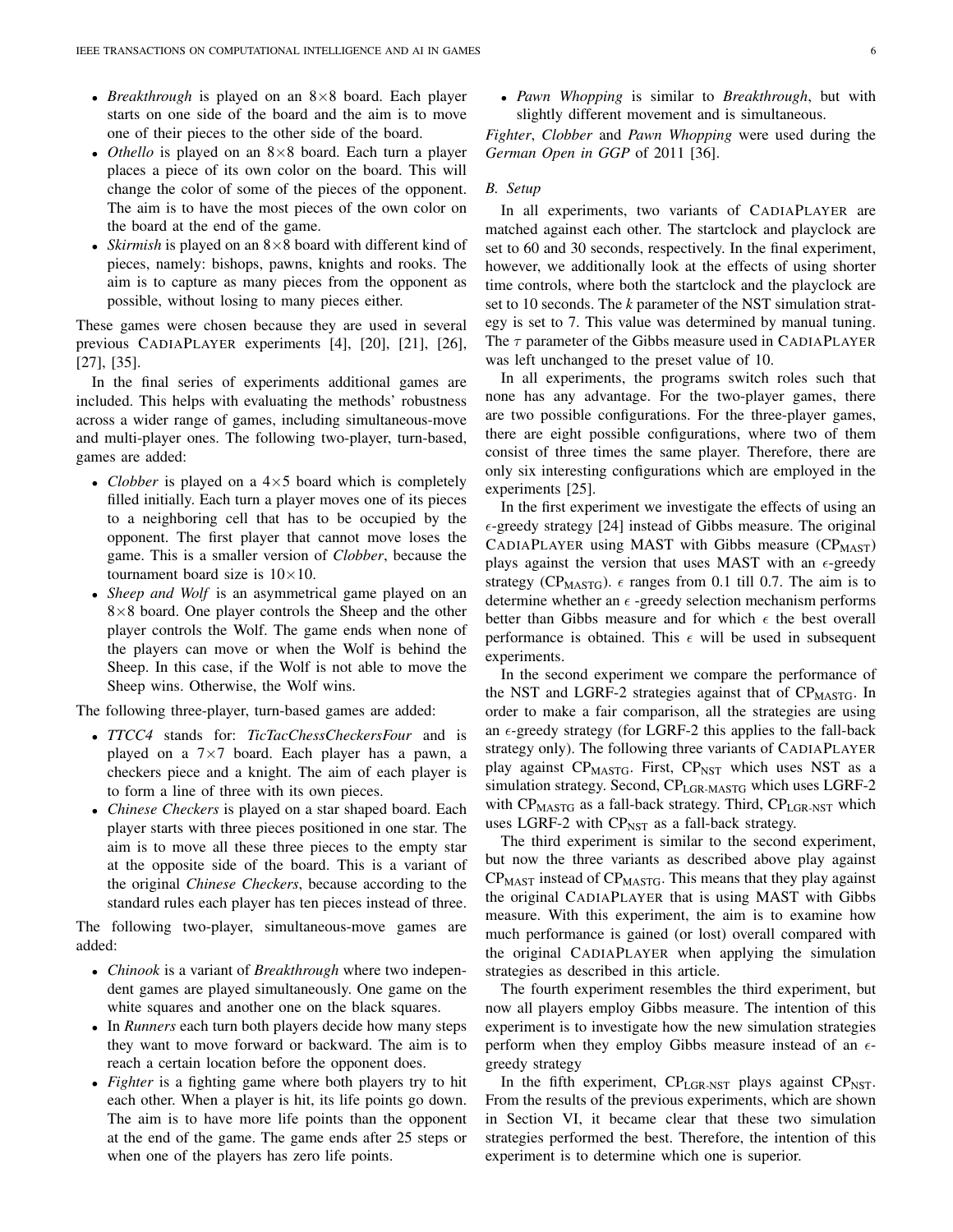In the final experiment,  $CP_{MAST}$ ,  $CP_{NST}$ ,  $CP_{LGR\text{-}MASTG}$  and  $CP_{LGR-NST}$  are matched against  $CP_{UCT}$  which plays uniformly random moves in the play-out phase. This experiment is similar to the one performed in [35] where also improved versions of CADIAPLAYER were matched against  $CP<sub>UCT</sub>$ . Two different time settings are tested in order to investigate how sensitive the performance of the simulation strategies is to thinking time. In the first time setting, the startclock is set to 60s and the playclock is set to 30s. This is the same as in the other experiments. In the second time setting, the startclock and playclock are both set to 10s. This is the same time setting as used in the experiment performed in [35]. For  $CP<sub>NST</sub>$ ,  $CP_{LGR\text{-}MASTG}$  and  $CP_{LGR\text{-}NST}$ ,  $\epsilon$  is set to 0.2. Furthermore, in this experiment eight games are added in order to validate the chosen value of  $\epsilon$  and in order to examine how the techniques perform in multi-player games and simultaneous-move games.

## VI. EXPERIMENTAL RESULTS

This section discusses the results of the experiments described above. All tables show both a win rate, averaged over at least *≈*300 games, and a 95% confidence interval. The win rate is calculated as follows. For the two-player games, each game won gives a score of 1 point and each game that ends in a draw results in a score of  $\frac{1}{2}$  point. The win rate is the sum of these points divided by the total number of games played. For the three-player games, a similar calculation is performed but the draws are counted differently. If all three players obtained the same reward, then the draw is counted as  $\frac{1}{3}$  point. If two players obtained the same, highest reward, the draw is counted as  $\frac{1}{2}$  point for the corresponding players.

## *A. ϵ-greedy compared with Gibbs measure*

Table I shows the performance of CP<sub>MASTG</sub> against CP<sub>MAST</sub> on our benchmark games for different values of *ϵ*. We see that the  $\epsilon$  value that gives the best performance differs from one game to the next. For instance, in *Connect5*, CP<sub>MASTG</sub> performs better when  $\epsilon$ , and thus exploration, increases. A likely explanation is the lack of moves that are good in general. In *Checkers*, for each of the tested values of  $\epsilon$ , CP<sub>MASTG</sub> performs much better than CP<sub>MAST</sub>. Thus, in *Checkers*, CP<sub>MASTG</sub> is not highly sensitive to a change in *ϵ*. In [35] it was demonstrated that in *Checkers* the MAST simulation strategy had only a little performance gain over a fully random simulation strategy. This explains why the introduction of more randomness in  $CP_{MAXTG}$ has not much influence on its playing strength in *Checkers*. For the other three games, the optimal value of  $\epsilon$  is around 0.4.

Overall, that  $\epsilon = 0.4$  value seems to be a good compromise, resulting in the *ϵ*-greedy selection player handily outperforming the Gibbs measure on all games except *Breakthrough*. So it seems that, at least for this set of games, an *ϵ*-greedy selection mechanism is better than Gibbs measure.

A possible explanation is that with Gibbs measure the probability that the move with the highest heuristic score is chosen is not fixed, because it depends on the scores for the other moves as well. Consequently, it is not assured that the move with the highest heuristic score will be even chosen at all. In contrast, with  $\epsilon$ -greedy the probability of selecting the move with the highest score is fixed to be  $1-\epsilon$ .

Furthermore, with Gibbs measure the move selection is always biased by the heuristic scores for the moves. A heuristic score gives an estimate of the quality of a move. Consequently, when these heuristic scores do not correspond with the real quality of a move then it could be that good moves are missed. This is not a problem with the *ϵ*-greedy strategy because with a probability of  $\epsilon$  a plain random move is played. Thus it is less likely that good moves are missed.

# *B.*  $CP_{MASTG}$  *compared with CP<sub>NST</sub>* and CP<sub>LGR</sub>

In this experiment,  $CP_{MASTG}$  always uses  $\epsilon = 0.4$ , because in the previous section it is demonstrated that this leads to the best overall performance. For CP<sub>NST</sub>, CP<sub>LGR-MASTG</sub> and CP<sub>LGR-NST</sub> three different values for  $\epsilon$  are used, namely 0.1, 0.2 and 0.4.

Table II shows the results of player CP*NST* against  $CP_{MASTG}$ . For each tested values of  $\epsilon$  the  $CP_{NST}$  player is significantly better in *Connect5* and *Breakthrough*. The best overall performance of  $CP_{NST}$  is obtained at  $\epsilon = 0.1$ . There CP*NST* demonstrates statistically significant improvement in all games but *Checkers*, where performance is approximately on par. Therefore, based on these results, CP<sub>NST</sub> is overall clearly a superior player to  $CP_{MASTG}$ .

Table III shows the win rate of CP*LGR−MAST G* against CP*MAST G*. CP*LGR−MAST G* is significantly better in *Connect5* and *Breakthrough*. For the other three games, CP<sub>LGR</sub><sup>−</sup>*MASTG* does not improve upon CP<sub>MASTG</sub>. Especially in *Othello*, at  $\epsilon = 0.4$  and  $\epsilon = 0.1$  the performance of CP<sub>LGR</sub><sup>−</sup>*MASTG* is notably worse than that of CP<sub>*MASTG*</sub>. A possible explanation is that in *Othello* there are certain moves that are good in general, for example placing stones in the corners because they cannot be captured. This makes *Othello* particularly suited for the MAST simulation strategy. However, LGRF-2 is less appropriate for *Othello*, because when the player has placed a stone in the corner and subsequently lost the game then this move is removed from the best reply table. Consequently, in the next simulation it is less likely that the player will place a stone in the corner although it would be a good move.

Finally, Table IV shows the win rate of CP*LGR−NST* against  $CP_{MASTG}$ . When this result is contrasted to Table II, we see that the performance of CP*LGR−NST* and CP*NST* is overall similar, with neither dominating the other. For example, CP*LGR−NST* is better in *Connect5* whereas CP*NST* is better in *Othello*. In a later experiment (Section VI-E) we match the two players against each other to further investigate their relative strength.

To summarize, two main conclusions can be drawn from these experiments. First, the performance of the simulation strategy depends heavily on the type of game. Second, the NST simulation strategy and the LGRF-2 combined with NST seem to give the best overall performance.

# *C. CPMAST compared with CPNST, CPLGR-MASTG and CPLGR-NST*

In this experiment, CP<sub>NST</sub>, CP<sub>LGR-MASTG</sub> and CP<sub>LGR-NST</sub> play against CP*MAST* , the original CADIAPLAYER equipped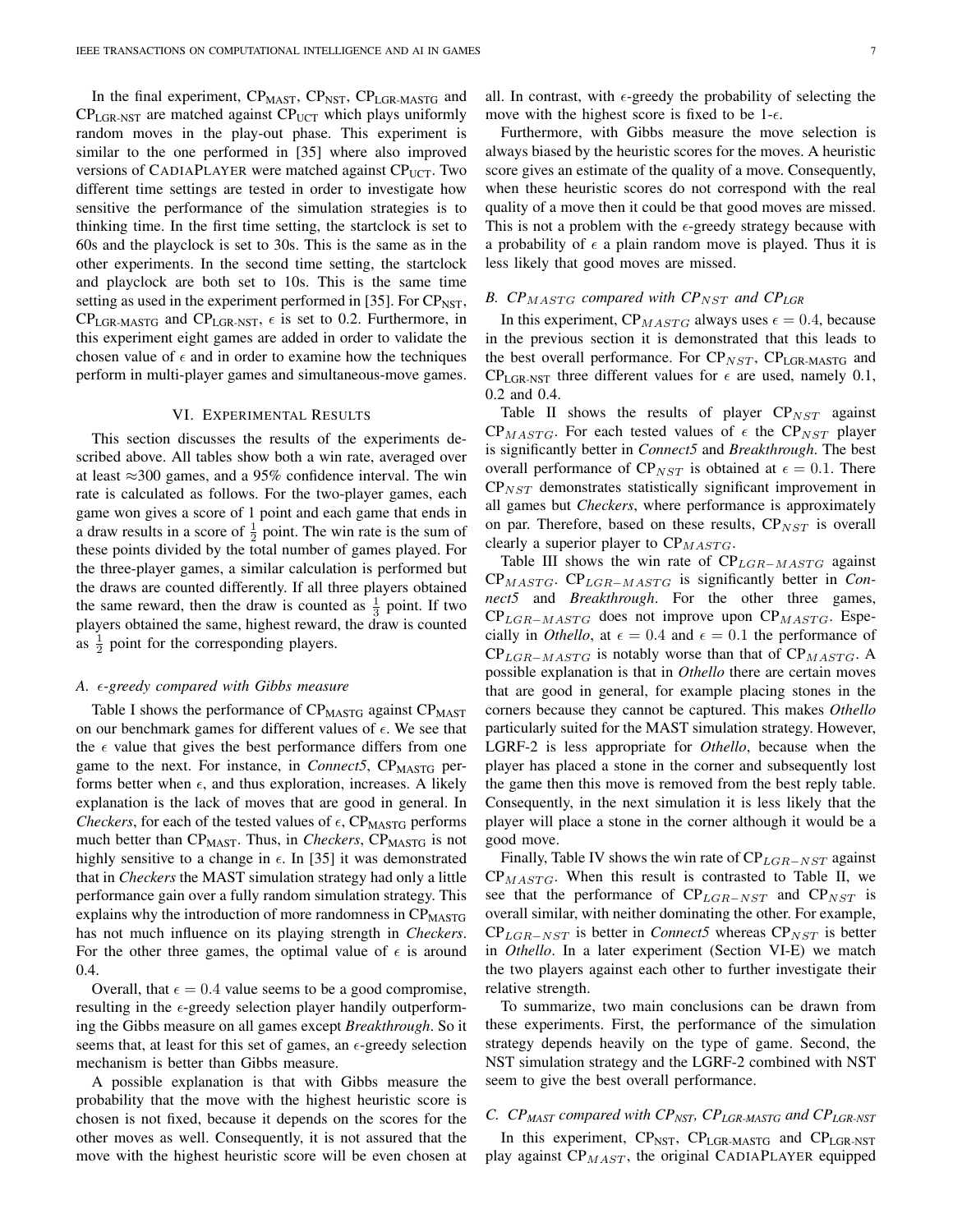| TABLE I                                                            |
|--------------------------------------------------------------------|
| WIN % OF CPMASTG AGAINST CPMAST FOR DIFFERENT VALUES OF $\epsilon$ |
|                                                                    |

| Game                 | $\epsilon=0.1$    | $\epsilon=0.2$    | $\epsilon=0.3$    | $\epsilon=0.4$    | $\epsilon=0.5$      | $\epsilon=0.6$    | $\epsilon=0.7$    |
|----------------------|-------------------|-------------------|-------------------|-------------------|---------------------|-------------------|-------------------|
| Connect <sub>5</sub> | 28.1 $(\pm 4.68)$ | 33.6 $(\pm 5.05)$ | 49.7 $(\pm 5.55)$ | 57.9 $(\pm 5.50)$ | 59.6 $(\pm 5.48)$   | 71.7 $(\pm 5.05)$ | 72.7 $(\pm 4.99)$ |
| Checkers             | 74.4 $(\pm 4.53)$ | 73.7 $(\pm 4.68)$ | 69.8 $(\pm 5.09)$ | 71.1 $(\pm 5.06)$ | 65.6 $(\pm 5.33)$   | 68.7 $(\pm 5.19)$ | 62.7 $(\pm 5.42)$ |
| Breakthrough         | 46.8 $(\pm 5.69)$ | 46.2 $(\pm 5.51)$ | 44.6 $(\pm 5.48)$ | 43.0 $(\pm 5.46)$ | 43.5 $(\pm 5.60)$   | 41.3 $(\pm 5.57)$ | 33.1 $(\pm 5.11)$ |
| Othello              | 60.9 $(\pm 5.54)$ | 64.4 $(\pm 5.28)$ | 64.3 $(\pm 5.26)$ | 64.6 $(\pm 5.28)$ | $60.9 \ (\pm 5.49)$ | 58.1 $(\pm 5.57)$ | 50.5 $(\pm 5.44)$ |
| Skirmish             | 48.2 $(\pm 5.22)$ | 54.6 $(\pm 5.32)$ | 61.6 $(\pm 5.41)$ | 61.8 $(\pm 5.41)$ | 59.2 $(\pm 5.51)$   | 54.4 $(\pm 5.58)$ | 56.7 $(\pm 5.57)$ |

TABLE II WIN % OF  $CP_{NST}$  with different values of  $\epsilon$  against  $CP_{MASTG}$ WITH *ϵ*=0.4

| Game                 | $\epsilon=0.1$    | $\epsilon=0.2$    | $\epsilon=0.4$    |
|----------------------|-------------------|-------------------|-------------------|
| Connect <sub>5</sub> | 75.7 $(\pm 4.86)$ | 76.8 $(\pm 4.70)$ | 76.0 $(\pm 4.83)$ |
| Checkers             | 49.9 $(\pm 4.39)$ | 45.6 $(\pm 4.37)$ | 46.5 $(\pm 5.64)$ |
| Breakthrough         | 73.7 $(\pm 4.98)$ | 77.0 $(\pm 4.76)$ | 67.3 $(\pm 5.31)$ |
| Othello              | 56.9 $(\pm 4.85)$ | 49.8 $(\pm 5.66)$ | 46.0 $(\pm 5.64)$ |
| <b>Skirmish</b>      | 55.0 $(\pm 4.88)$ | 51.0 $(\pm 5.57)$ | 51.6 $(\pm 5.62)$ |

TABLE III WIN % OF CP*LGR−MAST G* WITH DIFFERENT VALUES OF *ϵ* AGAINST  $CP_{MASTG}$  WITH  $\epsilon$ =0.4

| Game                 | $\epsilon=0.1$    | $\epsilon=0.2$    | $\epsilon=0.4$    |
|----------------------|-------------------|-------------------|-------------------|
| Connect <sub>5</sub> | 63.0 $(\pm 5.46)$ | $73.5 (\pm 4.99)$ | 76.5 $(\pm 4.80)$ |
| Checkers             | 55.3 $(\pm 4.87)$ | 47.5 $(\pm 5.65)$ | 41.0 $(\pm 5.57)$ |
| Breakthrough         | $70.0 (\pm 5.19)$ | 69.1 $(\pm 5.20)$ | 69.3 $(\pm 5.22)$ |
| Othello              | 38.7 $(\pm 5.51)$ | 43.3 $(\pm 5.61)$ | $36.5 (\pm 5.45)$ |
| Skirmish             | 44.3 $(\pm 4.87)$ | 45.7 $(\pm 5.64)$ | 50.8 $(\pm 5.62)$ |

TABLE IV WIN % OF CP*LGR−NST* WITH DIFFERENT VALUES OF *ϵ* AGAINST  $CP_{MASTG}$  WITH  $\epsilon$ =0.4

| Game                 | $\epsilon=0.1$    | $\epsilon=0.2$    | $\epsilon=0.4$    |
|----------------------|-------------------|-------------------|-------------------|
| Connect <sub>5</sub> | 85.7 $(\pm 3.88)$ | 84.2 $(\pm 4.13)$ | 81.3 $(\pm 4.41)$ |
| Checkers             | 43.5 $(\pm 4.35)$ | 41.4 $(\pm 4.33)$ | 36.8 $(\pm 5.46)$ |
| Breakthrough         | 75.7 $(\pm 4.86)$ | 79.7 $(\pm 4.55)$ | $80.7 (\pm 4.31)$ |
| Othello              | 42.7 $(\pm 5.60)$ | 38.0 $(\pm 5.49)$ | 31.3 $(\pm 5.25)$ |
| Skirmish             | 52.4 $(\pm 4.75)$ | 53.8 $(\pm 4.37)$ | 50.7 $(\pm 5.66)$ |

with MAST and Gibbs measure. The results, which are shown in Tables V, VI and VII, are in line with the results of the previous experiments. As in the previous experiments, the overall performance of  $CP_{LGR-NST}$  and  $CP_{NST}$  seems to be better than the overall performance of CP<sub>LGR-MASTG</sub>. This experiment clearly shows that, at least on this set of five games,  $CP_{\text{NST}}$  and  $CP_{\text{LGR-NST}}$  improve the playing strength of the original CADIAPLAYER significantly. Especially  $CP<sub>NST</sub>$ seems to be a robust simulation strategy as it is consistently better than the original CADIAPLAYER. Furthermore,  $\epsilon = 0.2$ gives the overall best performance, because in this case all simulation strategies have for each of the five games a win rate above 50% against  $CP_{\text{MAST}}$ .

TABLE V WIN % OF  $\text{CP}_{NST}$  with different values of  $\epsilon$  against  $\text{CP}_{MAST}$ 

| Game                 | $\epsilon=0.1$    | $\epsilon=0.2$      |
|----------------------|-------------------|---------------------|
| Connect <sub>5</sub> | 73.3 $(\pm 4.93)$ | 77.2 $(\pm 4.75)$   |
| Checkers             | 66.5 $(\pm 5.34)$ | $71.5 (\pm 5.07)$   |
| Breakthrough         | 69.7 $(\pm 5.20)$ | $71.3 \ (\pm 5.12)$ |
| Othello              | 71.0 $(\pm 5.13)$ | $73.0 (\pm 5.02)$   |
| Skirmish             | 70.7 $(\pm 4.63)$ | 74.7 $(\pm 4.44)$   |

TABLE VI WIN % OF CP<sub>LGR</sub><sup>−</sup>*MASTG* WITH DIFFERENT VALUES OF  $\epsilon$  AGAINST CP*MAST*

| Game                 | $\epsilon=0.1$      | $\epsilon=0.2$      |
|----------------------|---------------------|---------------------|
| Connect <sub>5</sub> | 61.8 $(\pm 5.50)$   | 75.3 $(\pm 4.88)$   |
| Checkers             | 76.4 $(\pm 4.71)$   | $70.9 \ (\pm 5.07)$ |
| Breakthrough         | 66.0 $(\pm 5.36)$   | $62.3 \ (\pm 5.48)$ |
| Othello              | 55.9 $(\pm 4.59)$   | 54.5 $(\pm 4.88)$   |
| Skirmish             | $50.3 \ (\pm 5.66)$ | 58.3 $(\pm 5.46)$   |

TABLE VII WIN % OF CP*LGR−NST* WITH DIFFERENT VALUES OF *ϵ* AGAINST CP*MAST*

| Game                 | $\epsilon=0.1$               | $\epsilon=0.2$    |
|----------------------|------------------------------|-------------------|
| Connect <sub>5</sub> | 81.2 $(\pm 4.42)$            | 82.7 $(\pm 4.28)$ |
| Checkers             | $71.2 (\pm 5.13)$            | 62.0 $(\pm 5.45)$ |
| Breakthrough         | 69.7 $(\pm 5.20)$            | 71.8 $(\pm 5.05)$ |
| Othello              | 47.7 $(\pm 5.65)$            | 53.8 $(\pm 5.15)$ |
| Skirmish             | $66.\overline{5 (\pm 5.34)}$ | 73.3 $(\pm 5.00)$ |

# *D. CPMAST compared with CPNST <sup>−</sup>Gibbs, CPLGR-MAST-Gibbs and CPLGR-NST-Gibbs*

The aim of the following experiment is to investigate how the NST and LGR techniques perform in combination with Gibbs measure instead of  $\epsilon$ -greedy. Therefore, CP<sub>NST-Gibbs</sub>, CPLGR-MAST-Gibbs and CPLGR-NST-Gibbs are matched against CP*MAST* . The results are shown in Table VIII. By comparing the results with the results in Tables V, VI and VII it is clear that, like for MAST, the  $\epsilon$ -greedy exploration technique gives an overall better performance than Gibbs measure. An explanation for this result was already given in Section VI-A.

TABLE VIII WIN % AGAINST CP*MAST*

| Game                 | $CP_{\rm{NST-Gibbs}}$ | $CP_{LGR\text{-}MAST-Gibbs}$ | $CP_{LGR\text{-}NST\text{-}Gibbs}$ |
|----------------------|-----------------------|------------------------------|------------------------------------|
| Connect <sub>5</sub> | 55.5 $(\pm 5.53)$     | 66.3 $(\pm 5.26)$            | 62.6 $(\pm 5.39)$                  |
| <b>Checkers</b>      | 43.0 $(\pm 5.59)$     | 38.1 $(\pm 5.41)$            | 41.7 $(\pm 5.55)$                  |
| Breakthrough         | 63.9 $(\pm 5.35)$     | 53.5 $(\pm 5.55)$            | $61.9 \ (\pm 5.41)$                |
| Othello              | $50.5 (\pm 5.57)$     | 41.8 $(\pm 5.49)$            | $35.0 (\pm 5.31)$                  |
| <b>Skirmish</b>      | $50.8 \ (\pm 5.57)$   | 57.1 $(\pm 5.51)$            | 53.7 $(\pm 5.55)$                  |

## *E. CPNST compared with CPLGR-NST*

From the previous experiments it is clear that  $CP<sub>NST</sub>$  and CPLGR-NST have the best overall performance. Therefore, in this experiment these two players are matched against each other. The win rate of  $CP<sub>NST</sub>$  is shown in Table IX. It clearly shows that the performance of the simulation strategies depends on the type of game.  $CP_{LGR-NST}$  appears to be better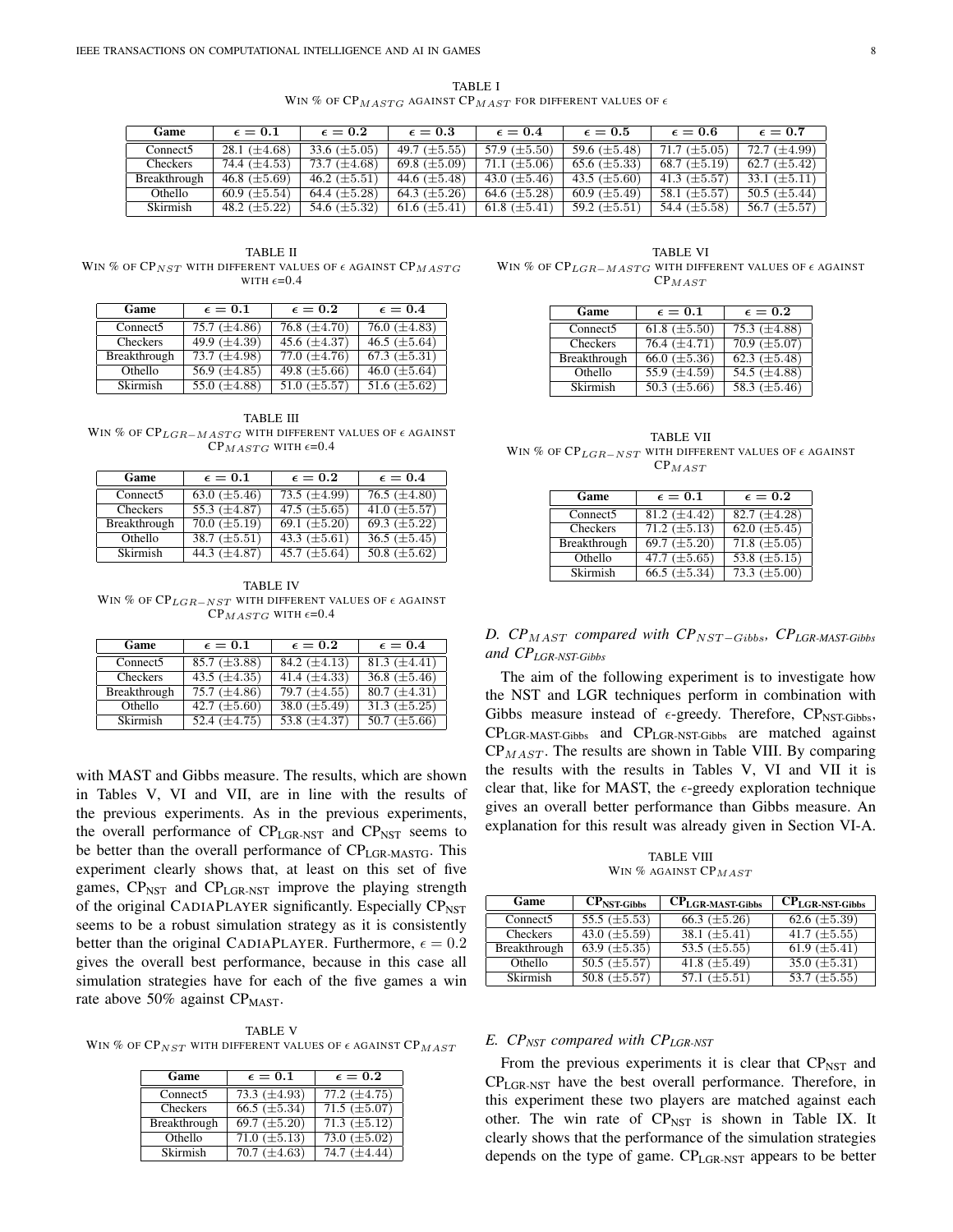TABLE IX WIN % OF CP*NST* AGAINST CP*LGR−NST* FOR DIFFERENT VALUES OF *ϵ*

| Game                 | $\epsilon=0.1$    | $\epsilon=0.2$      |
|----------------------|-------------------|---------------------|
| Connect <sub>5</sub> | 40.2 $(\pm 5.55)$ | 43.3 $(\pm 4.86)$   |
| Checkers             | 55.5 $(\pm 5.62)$ | $58.3 \ (\pm 5.35)$ |
| Breakthrough         | 40.3 $(\pm 5.55)$ | 36.7 $(\pm 5.45)$   |
| Othello              | 71.0 $(\pm 5.13)$ | 66.8 $(\pm 5.33)$   |
| Skirmish             | 51.1 $(\pm 4.78)$ | 53.1 $(\pm 4.77)$   |

in *Connect5* and *Breakthrough* while CP<sub>NST</sub> is clearly better in *Othello*. The large performance difference in *Othello* again suggests that a strategy like LGRF-2 is not appropriate for *Othello*. Why LGRF-2 seems not appropriate for a game like *Othello* is already discussed in Section VI-B. Thus, from these experiments we see that each simulation strategy has its strengths and weaknesses, with neither dominating the other.

#### *F. Comparison with CPUCT*

In the final experiment, CP<sub>MAST</sub>, CP<sub>NST</sub>, CP<sub>LGR-MASTG</sub> and  $CP_{LGR-NST}$  play against  $CP_{UCT}$ . For  $CP_{SST}$ ,  $CP_{LGR-MASTG}$  and CP<sub>LGR-NST</sub>  $\epsilon$  is set to 0.2, because this value obtained the best overall performance against  $CP_{\text{MAST}}$  as shown in Section VI-C. Our test-suite is now extended with eight more games. The purpose of this is twofold. First, it allows us to evaluate the performance of the techniques on a wider range of games, including multi-player and simultaneous-move ones. Secondly, it validates whether the chosen value for the  $\epsilon$  parameter performs equally well in games that were not used for tuning the parameter. Table X shows the results when using the same time setting as in the previous experiments.

Like in the previous experiments, for the first five games the overall performance of CP<sub>LGR-NST</sub> and CP<sub>NST</sub> seems to be better than the overall performance of CP<sub>LGR-MASTG</sub>. Furthermore,  $CP_{LGR-NST}$  performs significantly worse than  $CP_{NST}$ in *Othello*. This was already observed in Sections VI-B and VI-E. Additionally, the results show that in the first five games  $CP<sub>NST</sub>$ ,  $CP<sub>LGR-MASTG</sub>$  and  $CP<sub>LGR-NST</sub>$  have in each game a higher win rate than  $CP_{MAXT}$ . This is in line with the results shown in Tables V, VI and VII, because for  $\epsilon = 0.2$  the win rate of  $CP<sub>NST</sub>$ ,  $CP<sub>LGR-MASTG</sub>$  and  $CP<sub>LGR-NST</sub>$  against  $CP<sub>MAST</sub>$ is always above 50%.

The results of the eight additional games indicate that  $CP<sub>NST</sub>$ is a more robust technique than CPLGR-MASTG and CPLGR-NST. The overall performance in these new games is for  $CP<sub>NST</sub>$  at least as good as CP<sub>MAST</sub>. Only in *Runners* CP<sub>NST</sub> does not perform well. The reason is that in *Runners* there are a small number of legal moves to choose from which do not have intuitive countermoves. The inclusion of N-Grams does not add anything, because there is not a direct relation between moves of one player and the other player.

Thus for  $CP_{\text{NST}}$  the chosen value of  $\epsilon$  works in other games as well.  $CP_{LGR\text{-}MASTG}$  is not really better than  $CP_{MAST}$ and  $CP_{LGR-NST}$  leads to mixed results. Furthermore,  $CP_{NST}$ performs significantly better in *Chinese Checkers* and *Chinook* compared with  $CP_{MAXT}$  indicating that the addition of N-Grams can also increase the performance in multi-player games and simultaneous-move games.

The results for *Fighter*, which is a non-board game, seem to indicate that the N-Grams are not beneficial for this game. However, the reason is that in *Fighter* between 70% and 90% of the games ended in a draw. When the drawn games are left out the win rates are 0.43 (*n* = 30), 0.58 (*n* = 76), 0.55 ( $n = 85$ ) and 0.66 ( $n = 56$ ) for CP<sub>MAST</sub>, CP<sub>NST</sub>,  $CP_{LGR\text{-}MASTG}$  and  $CP_{LGR\text{-}NST}$ , respectively. Therefore, it shows that especially CPLGR-NST seems to work better in *Fighter* than  $CP<sub>MAST</sub>$ .

Table XI shows the results of the same experiment but with a time setting where startclock and playclock both equal 10s. The performance of  $CP_{MAXT}$  is not much affected by the shorter time setting. However, the other three simulation strategies show a drastic decrease in performance in *Skirmish* compared with the longer time setting. Furthermore, the win rate of CP<sub>NST</sub> in *Othello* and the win rates of CP<sub>NST</sub> and CPLGR-NST in *Sheep and Wolf* and *Chinook* are reduced considerably. Still, there are also improvements.  $CP_{LGR\text{-}MASTG}$ increases its win rate in *Connect5* by approximately 10% points and  $CP<sub>NST</sub>$ ,  $CP<sub>LGR-MASTG</sub>$  and  $CP<sub>LGR-NST</sub>$  increase their win rate in *Runners* substantially. Furthermore, all programs increase their win rate in *Pawn Whopping* by approximately 10% points.

Overall, the performance of  $CP<sub>NST</sub>$ ,  $CP<sub>LGR-MAXTG</sub>$  and  $CP_{LGR-NST}$  appears to be better on the longer time setting compared with the shorter time setting. Moreover, the results indicate that CP<sub>NST</sub>, CP<sub>LGR-MASTG</sub> and CP<sub>LGR-NST</sub> benefit much more from longer thinking times than  $CP<sub>MAXT</sub>$  does. This result implies that the new simulation strategies will benefit more from faster computer hardware, thus potentially resulting in even more relative gains in playing strength on future computers. The most probable reason is that CP<sub>MAST</sub> has less overhead than the other three simulation strategies resulting in more simulations per second. For the 13 games used in this experiment  $CP_{\text{MAST}}$  has on average approximately 83 simulations per second, CP<sub>NST</sub> has 67 simulations per second, CPLGR-MASTG has 66 simulations per second and CPLGR-NST has an average of approximately 53 simulations per second.

#### VII. CONCLUSIONS AND FUTURE WORK

In this article *ϵ*-greedy was compared with the Gibbs measure as a selection mechanism for the CADIAPLAYER. Furthermore, a new simulation strategy based on N-Grams, called NST, was proposed. The NST simulation strategy, compared with MAST, looks to a greater extend at the context in which a move is made. This is done in a natural and computationally economic way by keeping track of scores for move sequences instead of only scores for single moves. Additionally, the Last-Good-Reply Policy, the variant named LGRF-2, was tested in CADIAPLAYER.

Three important observations drawn from the experimental results are given below.

First, an  $\epsilon$ -greedy selection mechanism appears to be better than Gibbs measure. For  $\epsilon = 0.4$  the program employing *ϵ*-greedy performs significantly better in four of the five games. A possible explanation is that with Gibbs measure the probability that the move with the highest heuristic score is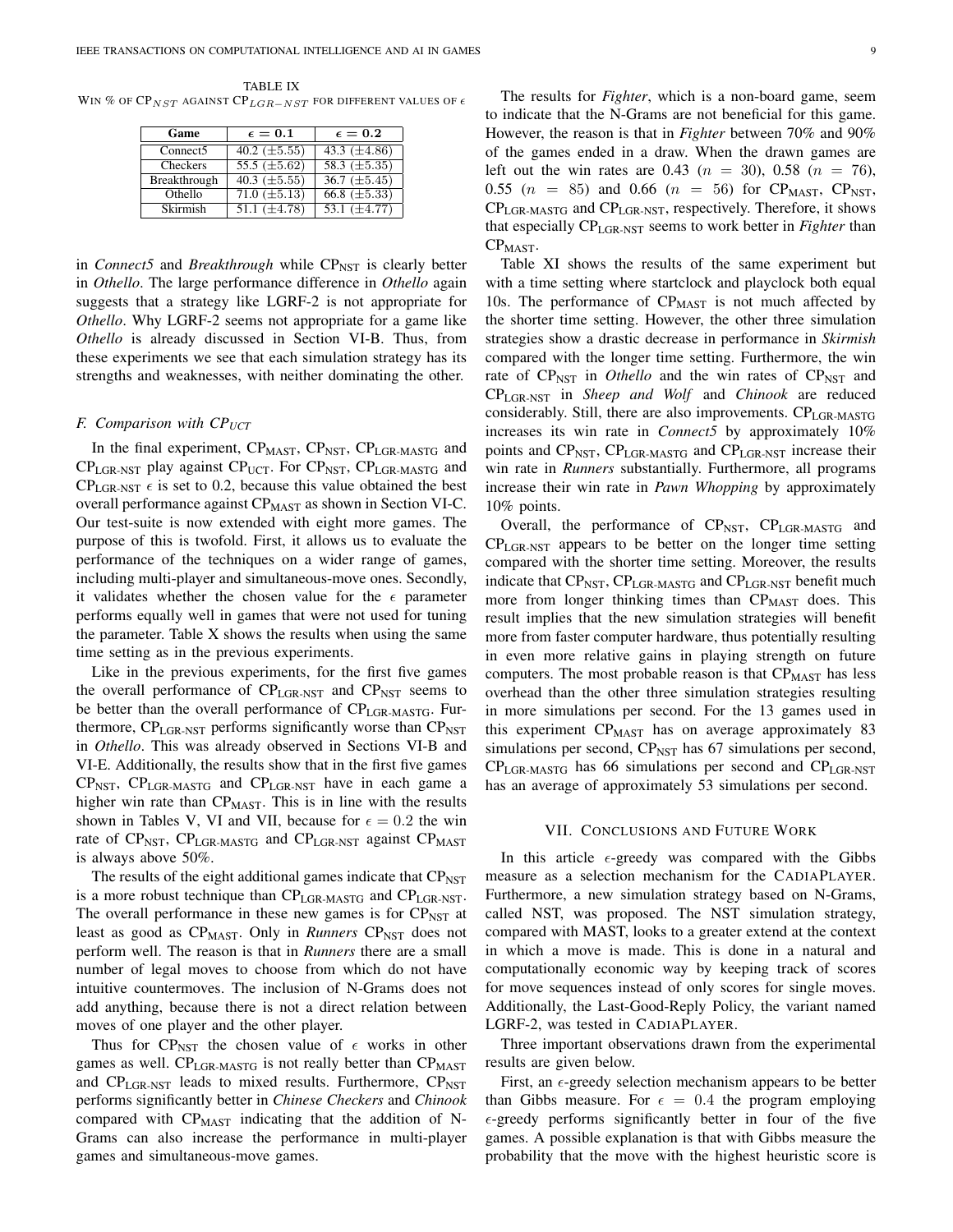| Game                    | CP <sub>MAST</sub> | CP <sub>NST</sub>        | $CP_{LGR\text{-}MASTG}$ | $CP_{LGR\text{-}\mathrm{NST}}$   |
|-------------------------|--------------------|--------------------------|-------------------------|----------------------------------|
| Connect <sub>5</sub>    | 66.5 $(\pm 5.34)$  | 85.8 $(\pm 3.95)$        | 84.0 $(\pm 4.15)$       | $91.3 \ (\pm 3.18)$              |
| Checkers                | 56.7 $(\pm 5.61)$  | $71.0 (\pm 5.11)$        | 76.9 $(\pm 4.69)$       | 69.6 $(\pm 5.18)$                |
| Breakthrough            | 86.0 $(\pm 3.93)$  | $96.4~(\pm 2.10)$        | 88.0 $(\pm 3.68)$       | 97.3 $(\pm 1.82)$                |
| Othello                 | 70.1 $(\pm 5.15)$  | 82.8 $(\pm 4.27)$        | 70.0 $(\pm 5.19)$       | 73.6 $(\pm 4.93)$                |
| Skirmish                | 45.0 $(\pm 5.63)$  | 71.5 $(\pm 5.11)$        | 56.2 $(\pm 5.61)$       | $69.2 (\pm 5.22)$                |
| Clobber                 | 52.0 $(\pm 5.65)$  | 54.3 $(\pm 5.64)$        | 55.6 $(\pm 5.21)$       | 48.7 $(\pm 5.64)$                |
| Sheep and Wolf          | 51.3 $(\pm 5.66)$  | 65.3 $(\pm 5.39)$        | 55.3 $(\pm 5.63)$       | 71.0 $(\pm 5.13)$                |
| TTCC4                   | 60.6 $(\pm 5.05)$  | 66.0 $(\pm 4.89)$        | 44.7 $(\pm 5.14)$       | 45.7 $(\pm 5.15)$                |
| <b>Chinese Checkers</b> | 65.1 $(\pm 4.85)$  | 73.0 $(\pm 4.22)$        | 59.7 $(\pm 4.98)$       | 59.4 $(\pm 4.99)$                |
| Chinook                 | 79.3 $(\pm 4.56)$  | <b>90.0</b> $(\pm 3.39)$ | 84.2 $(\pm 4.13)$       | 88.7 $(\pm 3.59)$                |
| <b>Runners</b>          | 54.2 $(\pm 5.64)$  | 31.3 $(\pm 5.25)$        | 37.5 $(\pm 5.48)$       | 28.7 $(\pm 5.12)$                |
| Fighter                 | 49.3 $(\pm 5.66)$  | 51.9 $(\pm 5.46)$        | 51.5 $(\pm 5.66)$       | 52.8 $(\pm 5.48)$                |
| Pawn Whopping           | 74.3 $(\pm 4.91)$  | 74.0 (±4.93)             | 71.4 $(\pm 5.08)$       | $\overline{73.2}$ ( $\pm 4.93$ ) |

TABLE X WIN % AGAINST CP<sub>UCT</sub>, STARTCLOCK=60S, PLAYCLOCK=30S

TABLE XI WIN % AGAINST CP<sub>UCT</sub>, STARTCLOCK=10S, PLAYCLOCK=10S

| Game                    | $CP_{MAST}$         | CP <sub>NST</sub>   | $CP_{LGR\text{-}MASTG}$        | $CP_{LGR\text{-}NST}$        |
|-------------------------|---------------------|---------------------|--------------------------------|------------------------------|
| Connect <sub>5</sub>    | 66.2 $(\pm 5.35)$   | $86.5 (\pm 3.87)$   | 94.3 $(\pm 2.62)$              | $90.0 \ (\pm 3.39)$          |
| <b>Checkers</b>         | 56.2 $(\pm 5.54)$   | 69.3 $(\pm 5.19)$   | $72.1 (\pm 5.03)$              | 63.0 $(\pm 5.46)$            |
| Breakthrough            | $86.3 \ (\pm 3.89)$ | $93.3 \ (\pm 2.82)$ | $91.3 \ (\pm 3.15)$            | $92.4 \ (\pm 2.97)$          |
| Othello                 | 62.2 $(\pm 5.49)$   | $77.3 (\pm 4.74)$   | 68.0 $(\pm 5.28)$              | 58.0 $(\pm 5.59)$            |
| <b>Skirmish</b>         | 45.5 $(\pm 5.64)$   | 40.4 $(\pm 5.53)$   | 36.8 $(\pm 5.46)$              | 36.0 $(\pm 5.43)$            |
| Clobber                 | 49.0 $(\pm 5.66)$   | 54.7 $(\pm 5.63)$   | 53.0 $(\pm 5.65)$              | 60.3 $(\pm 5.54)$            |
| Sheep and Wolf          | 51.5 $(\pm 5.61)$   | 59.3 $(\pm 5.56)$   | 53.0 $(\pm 5.65)$              | $\overline{61.3} (\pm 5.51)$ |
| TTCC4                   | 58.1 $(\pm 5.10)$   | 59.3 $(\pm 4.99)$   | $35.6 \ (\pm 4.95)$            | 37.8 $(\pm 4.93)$            |
| <b>Chinese Checkers</b> | 58.3 $(\pm 5.58)$   | $71.2 (\pm 4.72)$   | $57.2 (\pm 5.11)$              | 51.9 $(\pm 5.54)$            |
| Chinook                 | 74.2 $(\pm 4.87)$   | 82.7 $(\pm 3.91)$   | 77.6 $(\pm 4.64)$              | 78.9 $(\pm 4.54)$            |
| Runners                 | 50.2 $(\pm 5.51)$   | 41.8 $(\pm 5.49)$   | 49.8 $(\pm 5.57)$              | 44.2 $(\pm 5.53)$            |
| Fighter                 | 49.8 $(\pm 5.66)$   | 53.7 $(\pm 5.64)$   | $\overline{52.2 \ (\pm 5.65)}$ | 49.8 $(\pm 5.66)$            |
| Pawn Whopping           | 85.9 $(\pm 3.92)$   | 85.9 $(\pm 3.92)$   | $82.0~(\pm 4.30)$              | 85.0 $(\pm 4.01)$            |

chosen is not fixed, because it depends on the scores for the other moves as well. Furthermore, with Gibbs measure the move selection is always biased by the heuristic scores for the moves which may lead to missing a good move in case these heuristics are not entirely correct.

Second, the experiments revealed that LGRF-2 works not only in Go, but in other games as well. GGP is an ideal domain to test this because of the wide variety such programs can play. Furthermore, the experiments showed that the fall-back strategy is also important, because the LGRF-2 employing NST as a fall-back strategy performed much better than LGRF-2 using MAST as a fall-back strategy.

Third, the NST simulation strategy based on N-Grams is a robust strategy. On a set of five two-player, turn-based games it leads to a win rate of approximately 70% against the original CADIAPLAYER. Moreover, it is shown that the inclusion of N-Grams is able to increase the performance in multi-player games and simultaneous-move games. Furthermore, the new simulation strategies are likely to benefit more than the original strategy from faster future computer hardware.

To conclude, MAST may work well in games where there are consistently good moves, independent of the game state and independent of the moves played by the opponent. The NST simulation strategy may perform well in games where there is a strong relation between the moves of all the players and where certain move sequences are always clearly better than others, independent of the game state. LGRF-2 may function well in games where there is a strong relation between the moves of all the players, depending on the current game state. Due to the forgetting mechanism, it is able to respond quickly to a change in game state. The disadvantage is that LGRF-2 is less robust than NST. A single simulation influences immediately the choices for the next simulation.

The experiments showed that NST and LGRF-2 have promise in GGP. We expect that there is still room for further improvement. Therefore, three directions for future work are given below.

First, from all experiments it became clear that the performance of a specific simulation strategy depends on the type of game. Therefore, interesting future work is to develop techniques that can learn on-line which simulation strategy to employ.

Second, it became evident that there is no single optimum for the  $\epsilon$  parameter in an  $\epsilon$ -greedy selection mechanism. Hence, on-line parameter tuning is an important subject for future research.

Third, in order to make the NST simulation strategy even more general a method to detect the *noop* moves should be included. This is required for unusual games in which there is a non-standard turn-taking mechanism. For instance, the game *Pentago* is turn-taking, but players get two turns in a row.

#### ACKNOWLEDGEMENTS

This work is funded by the Netherlands Organisation for Scientific Research (NWO) in the framework of the project GoGeneral, grant number 612.001.121.